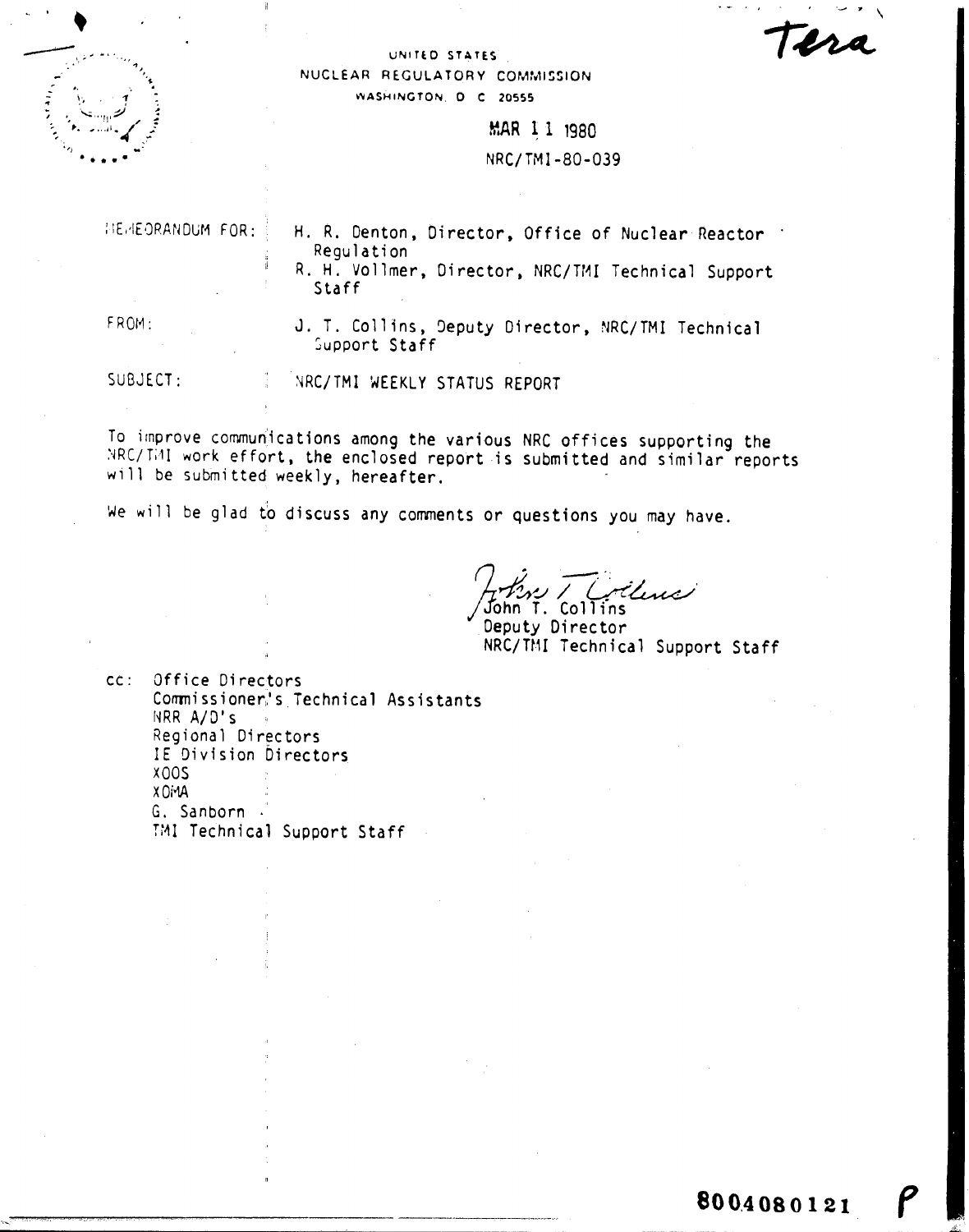$\frac{1}{s}$ s atus 'report

11' '..., *I* I j '"

Week of: March 1-7, 1980

## Plant Status

Core Cooling Mode:- Natural Circulation in the "A" Reactor Coolant System (RCS) Loop via Once Through Steam Generator (OTSG)-A, Steaming to the Main Condenser, and RCS Loop-B Cyclic Natural Circulation to Ambient.

Available Core Cooling Modes: OTSG B to the Main Condenser; Long Term Cooling "B" (OTSG-B); Decay Heat Removal.

RCS Pressure Control Mode: Makeup system in conjunction with letdown flow.

Backup Pressure Control Mode: Standby Pressure Control (SPC) System.

Major Parameters (As of 0500, March 7, 1980) (approximate values) Average Incore Thermocouples: 145°F<br>Maximum Incore Thermocouple: 190°F Maximum Incore Thermocouple:

RCS Loop Temperatures:

| Hot Leg      | 149°F | 151°F |
|--------------|-------|-------|
| Cold Leg (1) | 129°F | 84°F  |
| (2)          | 134°F | 84°f  |

RCS Pressure: 279 psig

Pressurizer Temperature: 345°F (Saturation Pressure 107 psig)

Reactor Building: Temperature: 75°F Pressure:  $-.9$  psig

# Environmental & Effluent Information

,

,

- 1. Liquid effluents from TMI-1 released to Susquehanna River, after processing, were within the limits specified in Tech Specs. No water was discharged during the period of 3/3 to 3/6/80.
- 2. No liquid effluents were discharged from Unit 2.
- 3. Gaseous effluents released from Unit 2 during February 1980 was 80 Ci of Kr-85; the total Kr-85 activity released during 1980 was 160 Ci.
- 4. Results from EPA monitoring of environment around the TMI site were:
	- TLD results from last December 19, 1979, showed no radiation levels above natural background.

 $\frac{1}{2}$ EPA environmental stations registered background levels for air and water samples.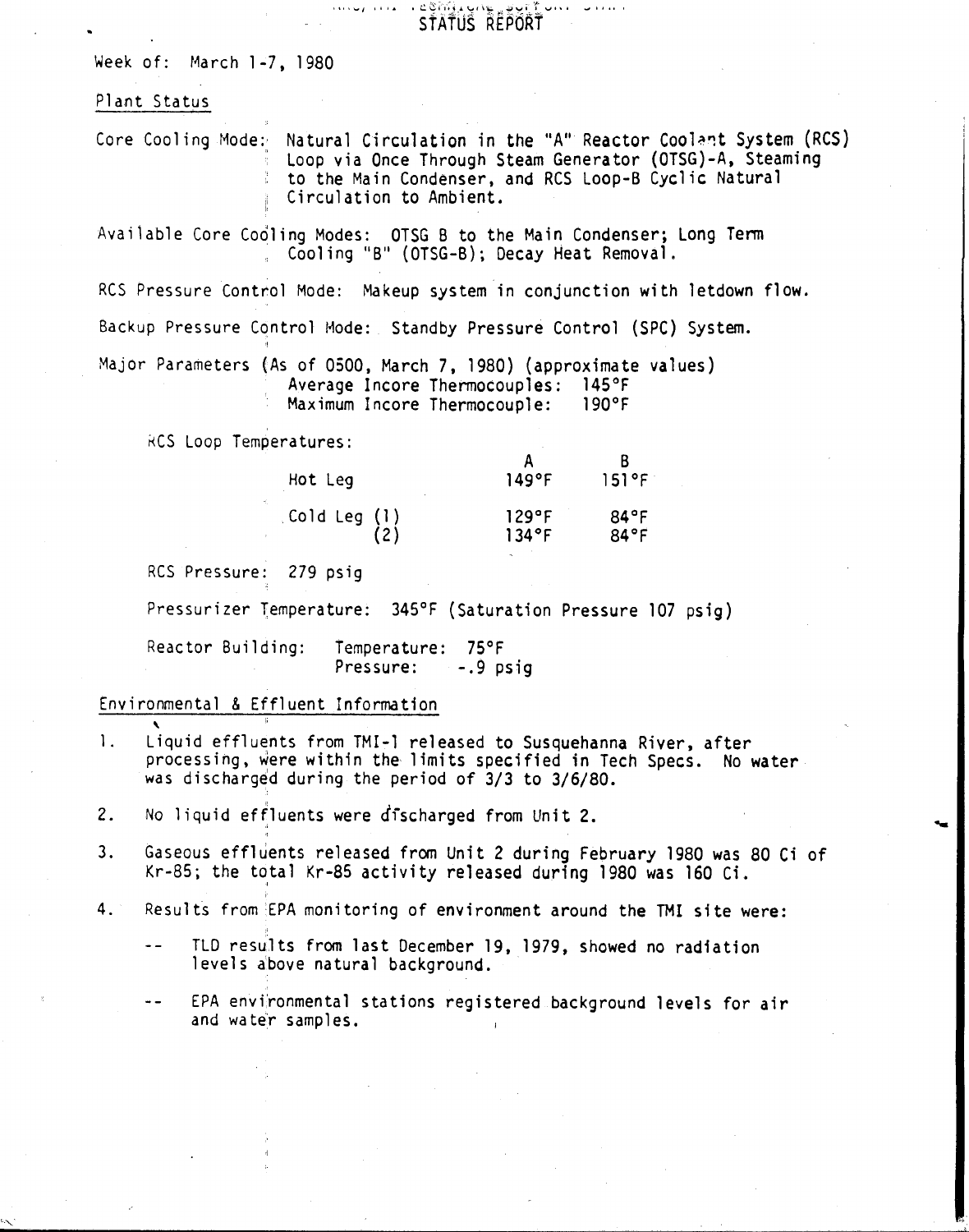- Results of last continuous gaseous sample (taken on a weekly basis on top of the Observation Center) for the period 2/13-2/25 was 29 pCi/m<sup>3</sup>. Previous readings have been in the range of 20-30 pCi/m<sup>3</sup> with a high of 41 pCi/m<sup>3</sup>.
- Instantaneous direct radiation readings showed no levels above  $\overline{a}$ background.

#### Major Activities (Past and Present)

'i

1. On Monday, March 3, 1980, Jakeup Pump No. 1B was restored to service and letdown flow was reinitiated. RCS Pressure Control was shifted to the Makeup/Letdown System from the Standby Pressure Control (SPC) System. SPC was the: primary pressure control mode due to Makeup System isolation as a result of a instrument line leak on February 11, 1980. No abnormal conditions developed as a result of the pump start.

The Makeup 'System is operating satisfactorily in parallel with SPC. The operation was completed with minimal personnel exposure.

2. During a majority of the week, dryruns for Containment Entry into Unit 2 Reactor Building were made, using Unit 1 as a mock-up with simulated Kr-85. Many problems were encountered during these exercises.

Licensee plans are in progress to upgrade different radiological aspects of the entry, such as, personnel dosimetry, survey and radiological protection.

- 3. Contaminated water from various systems is being routinely processed by both EPICOR I and EPICOR II. The total gallons of water processed by EPICOR I and II to date is 840,114 and 157,958 gallons, respectively.
- 4. No radioactive waste shipments have been made, with the exception of test samples which needed to be analyzed.
- 5. Decontamination of different areas located in the Unit 2 auxiliary building is in progress. NRC examination of decontamination efforts show them to be in accordance with NRC requirements.
- 6. Work by the NRC/TMI staff continued on the Environmental Assessment for Purging the Unit 2 Reactor Building. Estimated completion date is March 11, 1980.

#### Future Evolutions

On Monday, March 10, 1980, the licensee intends to commence preparations for entering TMI-2 Containment Personnel Airlock NO.2. The purpose of this entry is to conduct radiological surveys on the atmospheric side of the inner door and to conduct a visual survey of the containment interior through the inner door port.

These events will be controlled in accordance with a procedure approved by the  $\sim$  NRC/TMI Technical Support Staff and will be monitored by the NRC/TMI staff. The procedure requires a sample to be taken upon commencement of the airlock purge. At that'time an updated assessment of expected total release content will be computed.

2